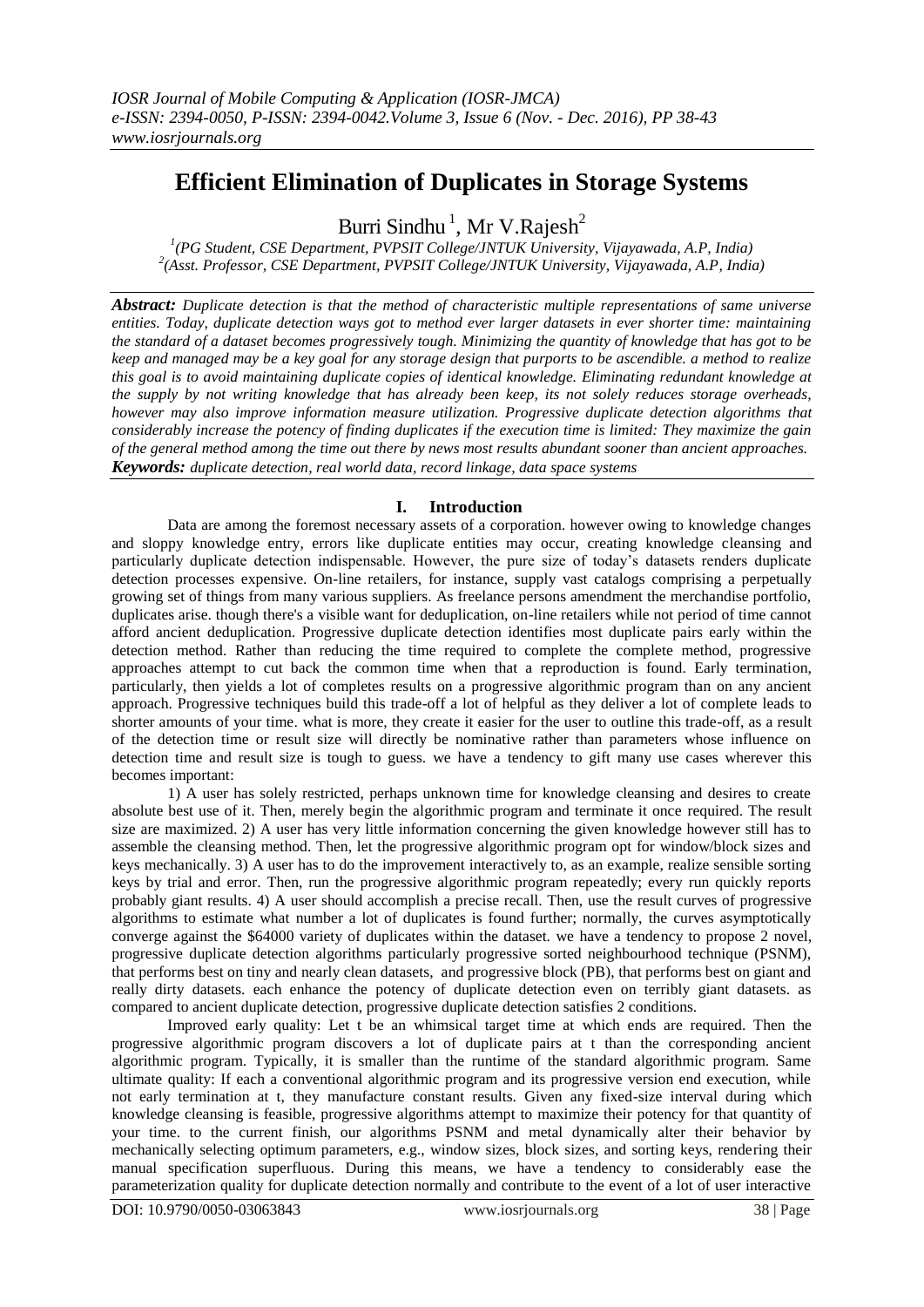applications: we will supply quick feedback and alleviate the customarily tough parameterization of the algorithms.

#### **II. Duplicate Record Detection**

#### *Pay-As-You-Go Entity Resolution*

Entity resolution (ER) is that the downside of distinguishing that records in an exceedingly info confer with an equivalent entity. In follow, several applications ought to resolve massive knowledge sets expeditiously, however don't need the ER result to be precise. for instance, individuals knowledge from the online might merely be large to fully resolve with an inexpensive quantity of labour. As another example, period applications might not be ready to tolerate any ER process that takes longer than an exact quantity of your time. This paper investigates however we will maximize the progress of ER with a restricted quantity of labour victimisation "hints," that offer data on records that square measure probably to confer with the Same real-world entity. a touch are often delineate in numerous formats (e.g., a grouping of records supported their chance of matching), and ER will use this data as a tenet that records to check initial. we have a tendency to introduce a family of techniques for constructing hints expeditiously and techniques for victimisation the hints to maximise {the number |the quantity |the quantity | of matching records known employing a restricted amount of labour. victimisation real knowledge sets, we have a tendency to illustrate the potential gains of our pay-as-you-go approach compared to running ER while not victimisation hints. We have projected a pay-as-you-go approach for Entity Resolution (ER) wherever given a limit in resources (e.g., work, runtime) we have a tendency to conceive to build the most progress attainable. we have a tendency to introduce the novel idea of hints, which might guide associate ER algorithmic rule to concentrate on break down the additional probably matching records initial. Our techniques square measure effective once there square measure either too several records to resolve at intervals an inexpensive quantity of your time or once there's a limit (e.g., period systems). we have a tendency to projected 3 kinds of hints that square measure compatible with totally different ER algorithms: a sorted list of record pairs, a hierarchy of record partitions, associated an ordered list of records. we've got additionally projected numerous ways for ER algorithms to use these hints. Our experimental results evaluated the overhead of constructing hints yet because the runtime edges for victimisation hints. we have a tendency to thought of a spread of ER algorithms and 2 real-world knowledge sets. The results recommend that the advantages of victimisation hints are often well definitely worth the overhead needed for constructing and victimisation hints. we have a tendency to believe our work is one among the primary to outline pay-as-you-go ER and expressly propose hints as a general technique for quick ER. Several attention-grabbing issues stay to be solved , as well as a additional formal analysis of various kinds of hints and a general steering for constructing and change the "best" hint for any given ER algorithmic rule.

#### *Duplicate Record Detection: A Survey*

Often, within the globe, entities have 2 or additional representations in databases. Duplicate records don't share a standard key and/or they contain errors that build duplicate matching a tough task. Errors square measure introduced because the results of transcription errors, incomplete data, lack of ordinary formats, or any combination of those factors. During this paper, we have a tendency to gift a radical analysis of the literature on duplicate record detection. we have a tendency to cowl similarity metrics that square measure unremarkably accustomed observe similar field entries, and that we gift an intensive set of duplicate observation algorithms that may detect just about duplicate records in an exceedingly info. we have a tendency to additionally cowl multiple techniques for up the potency and quantifiability of approximate duplicate detection algorithms. We have a tendency to conclude with coverage of existing tools and with a short discussion of the massive open issues within the space. In this survey, we've got given a comprehensive survey of the present techniques used for police work non identical duplicate entries in info records. The interested scanner can also wish to read a complementary survey by Winkler and also the special issue of the IEEE knowledge Engineering Bulletin on knowledge quality. Despite the breadth and depth of the given techniques, we have a tendency to believe that there's still space for substantial improvement within the current state-of-the-art. Initial of all, it's presently unclear that metrics and techniques square measure this progressive. The dearth of standardized, large-scale benchmarking knowledge sets are often an enormous obstacle for the additional development of the sphere because it is sort of not possible to convincingly compare new techniques with existing ones. A repository of benchmark knowledge sources with acknowledged and numerous characteristics ought to be created obtainable to developers so that they might measure their ways throughout the event method. along side benchmark and analysis knowledge, numerous systems want some sort of coaching knowledge to provide the initial matching model. though tiny knowledge sets square measure obtainable, we have a tendency to aren't tuned in to largescale, valid knowledge sets that would be used as benchmarks. Winkler [106] highlights techniques on the way to derive knowledge sets that square measure properly anonymized and square measure still helpful for duplicate record detection functions. Currently, there square measure 2 main approaches for duplicate record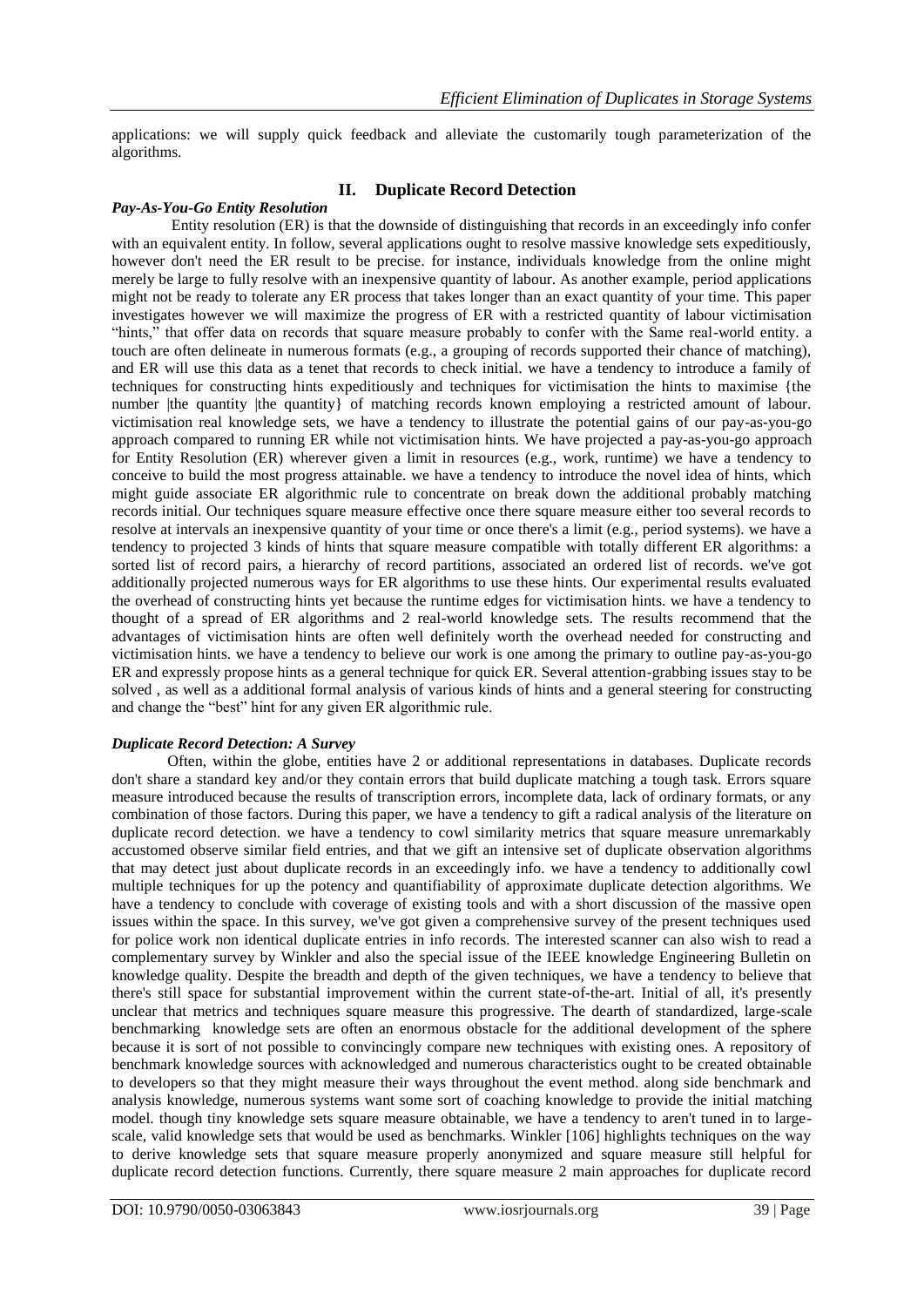detection. analysis in databases emphasizes comparatively easy and quick duplicate detection techniques that may be applied to databases with numerous records. Such techniques generally don't suppose the existence of coaching knowledge and emphasize potency over effectiveness.

#### *Relationship-Based Duplicate Detection*

Recent work each within the relative and also the XML world have shown that the effectivily and potency of duplicate detection is increased by relating to relationships between ancestors and descendants. we have a tendency to gift a completely unique comparison strategy that uses relationships however disposes of the strict bottom-up and top-down approaches projected for stratified knowledge. Instead, pairs of objects at associate level of the hierarchy square measure compared in an order that depends on their relationships: Objects with several dependants influence several different duplicity-decisions and therefore it ought to be determined early if they're duplicates themselves. we have a tendency to apply this ordering strategy to 2 algorithms. R ECON A permits re-examining associate object if its influencing neighbours prove to be duplicates. Here ordering reduces the quantity of such re-comparisons. A DAM is additional economical by not permitting any re-comparison. Here the order minimizes the quantity of mistakes created. In this paper we have a tendency to given a completely unique duplicate detection approach for XML knowledge, which, in contrast to the common top-down and bottom-up approaches, performs well in presence of every kind of relationships between entities, i.e., 1:1, 1:n, and m:n. The comparison strategy we have a tendency to given considers try wise comparisons in ascending order of a rank, that estimates what number tries should be reconsidered if the first pair was classified at this process state. we have a tendency to applied this strategy to 2algorithms: RECON A uses the order to classify solely few pairs over once, whereas A DAM A doesn't perform re-comparisons and uses the order to miss few re-comparisons and thus probably few duplicates. we have a tendency to additional given 2 extensions to the algorithms: Early classification reduces the quantity of advanced similarity computations by computing associate higher and boundary to the similarity live that may be used as filters. Constraint-enforcement is employed to profit from a top-down strategy once applicable, by imposing that influencing components square measure needed to be duplicates so as for a candidate try to be duplicates. Experiments showed that the order obtained victimization ascending is incredibly effective in reducing the quantity of re-comparisons for RECON A, given a high reciprocity between entities. For low bury dependency there square measure solely few attainable re-comparisons, therefore the distinction between the orders isn't vital for potency.

once applied to A DAM A we have a tendency to ascertained that the order victimization performs slightly higher in terms of recall and preciseness than different orders for top reciprocity. However, the profit in effectiveness is a smaller amount than the advantage of saved re-comparisons in RECON A, That shows that extreme-comparisons elicited by different orders don't realize proportionately additional duplicates. once comparison RECON and A DAM A we have a tendency to observe that the additional re-comparisons square measure lost by A DAM A, the larger the distinction is between the f-measure achieved by RECON ̇When evaluating our extensions we have a tendency to ascertained that the property of early classification is moderate, as a result of it applies solely to re-comparisons, that don't occur of times once victimization order . As for constraint social control, we have a tendency to showed that we will considerably improve potency by imposing top-down once applicable. On the real-world Persephone dataset, we have a tendency to ascertained that our resolution is competitive with different, presumably additional advanced solutions, which re-comparisons don't jeopardize potency where as greatly up effectiveness. Future work can embody additional validation each on the Persephone knowledge set and an outsized real-world data set that we have a tendency to square measure presently manually (and tediously) determinant all duplicates. so as to use our algorithms on this knowledge, we'll additionally address quantifiability problems. we'll additionally additional investigate on increasing effectiveness, that wasn't the goal of this analysis. a noteworthy analysis issue we have a tendency to arrange to tackle is the way to resolve the conflicts between nested XML duplicates to get clean XML knowledge.

## **III. Introduction to Parallel Algorithm**

In this work, however, we tend to specialize in progressive algorithms, that attempt to report most matches timely, whereas presumably slightly increasing their overall runtime. to attain this, they have to estimate the similarity of all comparison candidates so as to match most promising record pairs 1st. we tend to propose 2 novel, progressive duplicate detection algorithms particularly progressive sorted neighborhood technique (PSNM), that performs best on little and nearly clean datasets, and progressive interference (PB), that performs best on giant and really dirty datasets. Each enhance the potency of duplicate detection even on terribly giant datasets. we tend to introduce a coincidental progressive approach for the multi-pass technique Associate in Nursing adapt an progressive transitive closure formula that along forms the primary complete progressive duplicate detection advancement.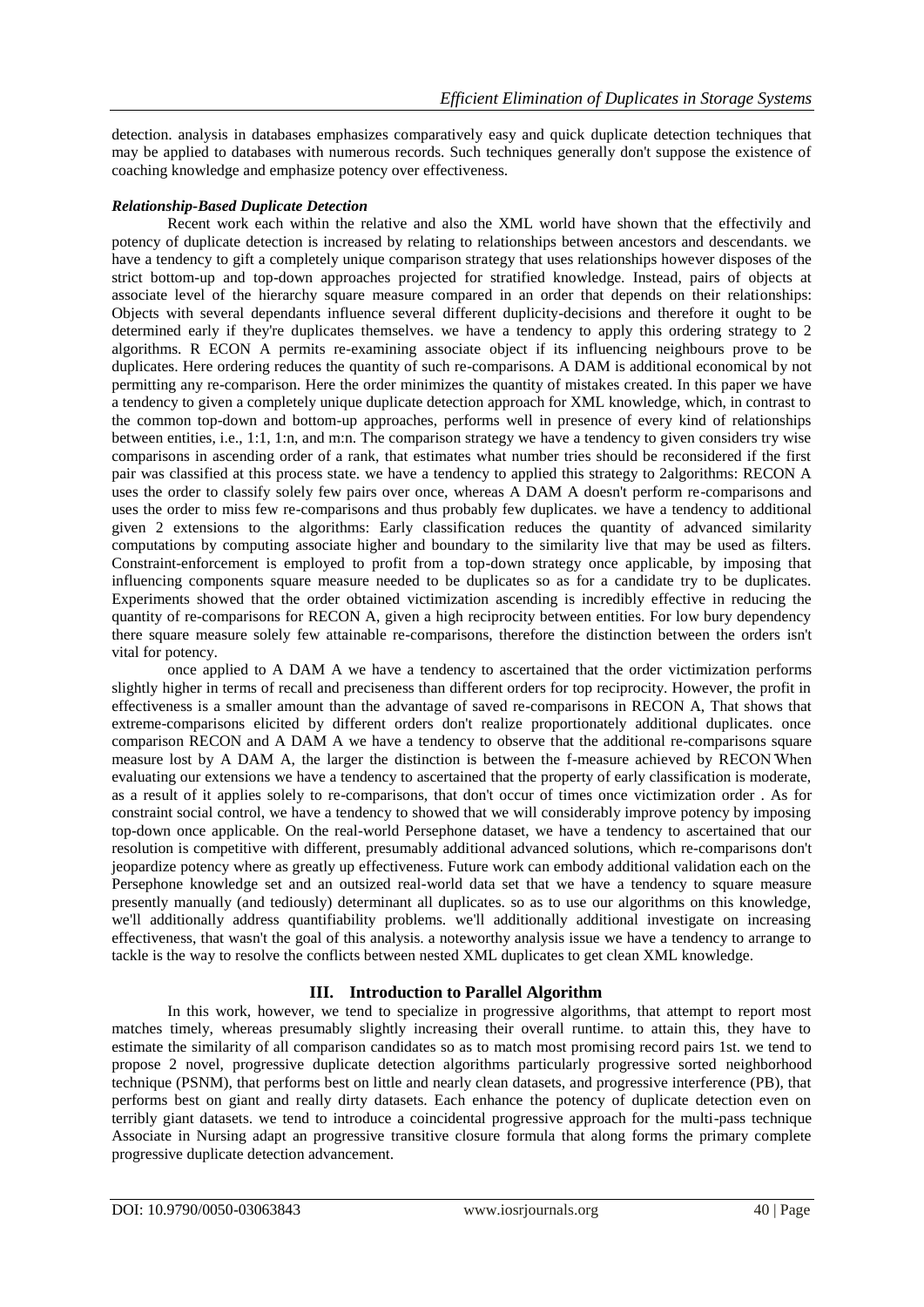# **A. PSNM and PB Algorithms**

- Algorithm 1 explains the implementation of PSNM.
- To derive PSNM
- dataset reference P, sorting key Q, window size
- R, enlargement interval size S, number of records T
- 1: procedure PSNM (P, Q, R, S, T) 2: p Size ← calc PartitionSize $(P)$
- 3:  $p$  Num $\leftarrow$  [ T / (  $p$  Size R + 1) ]
- 4: array order size T as Integer
- 5: array recs size p Size as Record
- 6: order← sort Progressive (P, Q, S, p Size, p Num)<br>7: for current S← 2 to [R /S]edo
- 
- 7: for current  $S \leftarrow 2$  to  $[R / S]$ edo<br>8: for current  $P \leftarrow 1$  to p Num do
- 8: for current P← 1 to p Num do<br>9:  $res \leftarrow$  load Partition (P, current  $res \leftarrow$  load Partition (P, current P)
- 10: for dist  $\in$  range (currentI,S, R) do 11: for i $\leftarrow$  0 to | recs | dist do
- for  $i \leftarrow 0$  to | recs | dist do
- 12: pair← ‹ recs[i] , recsi[ i+ dist]
- 13: if compare(pair) then
- 14: emit(pair)
- 15: look Ahead(pair)

## **Algorithm:**

Algorithm 2 gives detailed implementation of PB.

In this algorithm five input parameters are used.

Require: dataset reference M, key attribute N, maximum Block range R, block size S and record number

- 1: procedure PB(M, N, R, S, N)
- 2:  $pSize \leftarrow calcPartitionSize(M)$ <br>3:  $bPerP \leftarrow [pSize/S]$
- $bPerP \leftarrow [pSize/S]$
- 4:  $bNum \leftarrow [N/S]$
- 5: pNum ← [b Num /b PerP]<br>6: array order size N as Integ
- array order size N as Integer
- 7: array blocks size bPerP as ‹Integer , Record ›
- 8: priority queue bPairs as  $\langle$  Integer , Integer  $\rangle$ <br>9: bPairs  $\leftarrow$   $\{\langle 1, 1, \cdot \rangle, \ldots, \langle 6Num, bNum, \rangle\}$
- $bPairs \leftarrow \{c_1, 1, \dots, c_bNum, bNum, \}$
- 10: order← sort Progressive(M, K, S, bPerP, bPairs)
- 11: for  $i \leftarrow$  to pNum 1 do<br>12: pBPs← get(bPairs, i, b
- $pBPs \leftarrow get(bPairs, i.bPerP, (i + 1) . bPerP)$
- 13: blocks← loadBlocks(pBPs, S, order)
- 14: compare(blocks, pBPs, order)
- 15: while bPairs is not empty do
- 16:  $pBPs \leftarrow \{\}$
- 17: bestBPs← takeBest([bPerP/4], bPairs, R)
- 18: for bestBP  $\in$  bestBPs do
- 19: if bestBP[1] bestBP[0]  $\lt R$  then
- 20: pBPs  $\leftarrow$ pBPs U extend(bestBP)
- 21: blocks  $\leftarrow$ loadBlocks(pBPs, S, order)
- 22: compare(blocks, pBPs, order)
- 23: bPairs← bPairs U pBPs
- 24: procedure compare(blocks, pBPs, order)<br>25: for pBP  $\epsilon$  pBPs do
- for  $pBP \in pBPs$  do
- 26: ‹ dPairs , cNumi › comp(pBP, blocks, order)
- 27: emit(dPairs)
- 28: pBP[2]← |dPairs| / cNum

## **B. Parallel Algorithm**

The best key for locating the duplicate is typically exhausting to identify. selecting wise keys will increase the progressiveness. Multi-pass execution ar usually applied for progressive SNM. Key separation is not needed in pb algorithm. Here all the records square measure taken and checked as a parallel processes thus on reduce average execution time. The overall records square measure unbroken in multiple resources once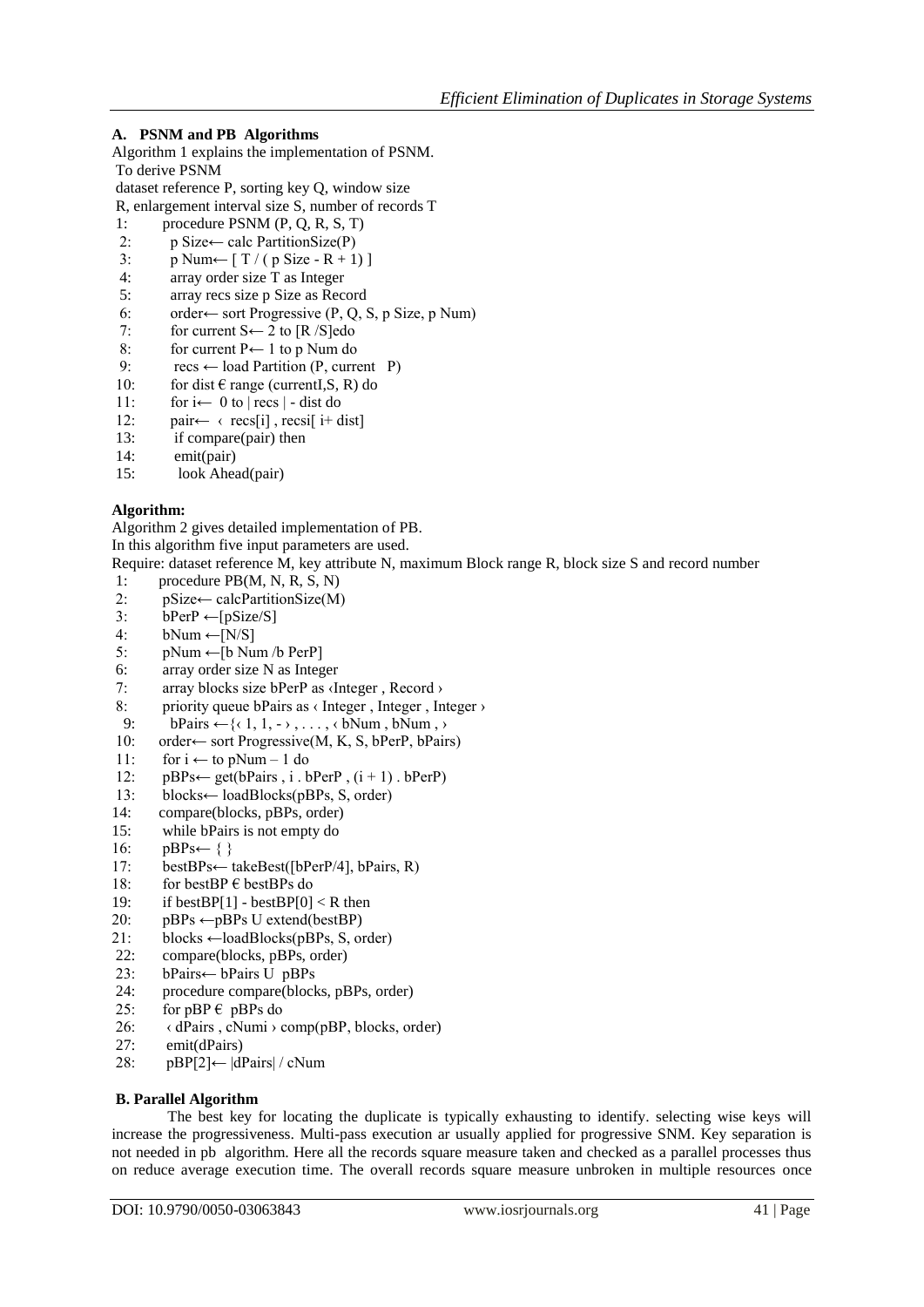noisy . The intermediate duplication results square measure intimated immediately once found in any resources and came to the foremost application. That the time consumption is reduced. Resource consumption is same as existing system but the data is unbroken in multiple resource recollection.

#### **IV. Result and Discussion**

In this paper we represent two progressive duplicate detection algorithms such as PSNM, PB and another is parallel algorithm. First evaluate the performance of PSNM, PB approaches and compare them to the traditional sorted methods and the sorted list of record pairs .Then, we test parallel algorithms using a much larger dataset .Here, the input dataset is CD dataset. In this proposed algorithm, the entire dataset is read and gives the performance chart. This dataset contains some million random records. We represent the comparison charts to the existed PSNM, PB algorithms and newly proposed algorithm is parallel algorithm.



**Fig 1**: PSNM and PB algorithms runtime chart



**Figure 2.** chart for parallel algorithm compare with PSNM, PB

Previous duplicate detection projects are implemented using PSNM and PB approaches. These are ranking approach based on candidate's comparison to find out possible duplicates. In contrast with this, in my project a framework is designed using parallel algorithm. This approach takes less execution time in an efficient manner. Exiting algorithms use candidate ranking approach where the duplication process depends on the search of all candidates without any elimination. The proposed system depends on the novel approach known as accurate concurrent candidate ranking approach. In this accurate concurrent candidate key approach suitable candidates are selected from the set of candidates, through the prediction process, which results to better accuracy while applying the process of identifying duplicate entries. Existing approaches are not fully progressive duplicate detection workflows, whereas the proposed model is a fully duplicate detection workflow model that seamlessly integrates with the existing measures.

## **V. Conclusion**

In this project, we have proposed an efficient parallel algorithm which results in high processing speed . Because of this reason, it is most suitable for large datasets. Our proposed algorithm has many advantages, but the important thing is that it requires only one pass over the training dataset for the entire construction of comparision chart. So it significantly reduces the IO cost. Moreover, our algorithm provides a general framework that can be used with any existing progressive sorted algorithms and requires only one time reading for the character attribute. Hence, it reduces the execution time of parallel algorithm in the duplicate detection process. From the experimental evaluation, we have got a promising result, since our proposed algorithm outperforms the Existing PSNM, PB algorithm in execution time.